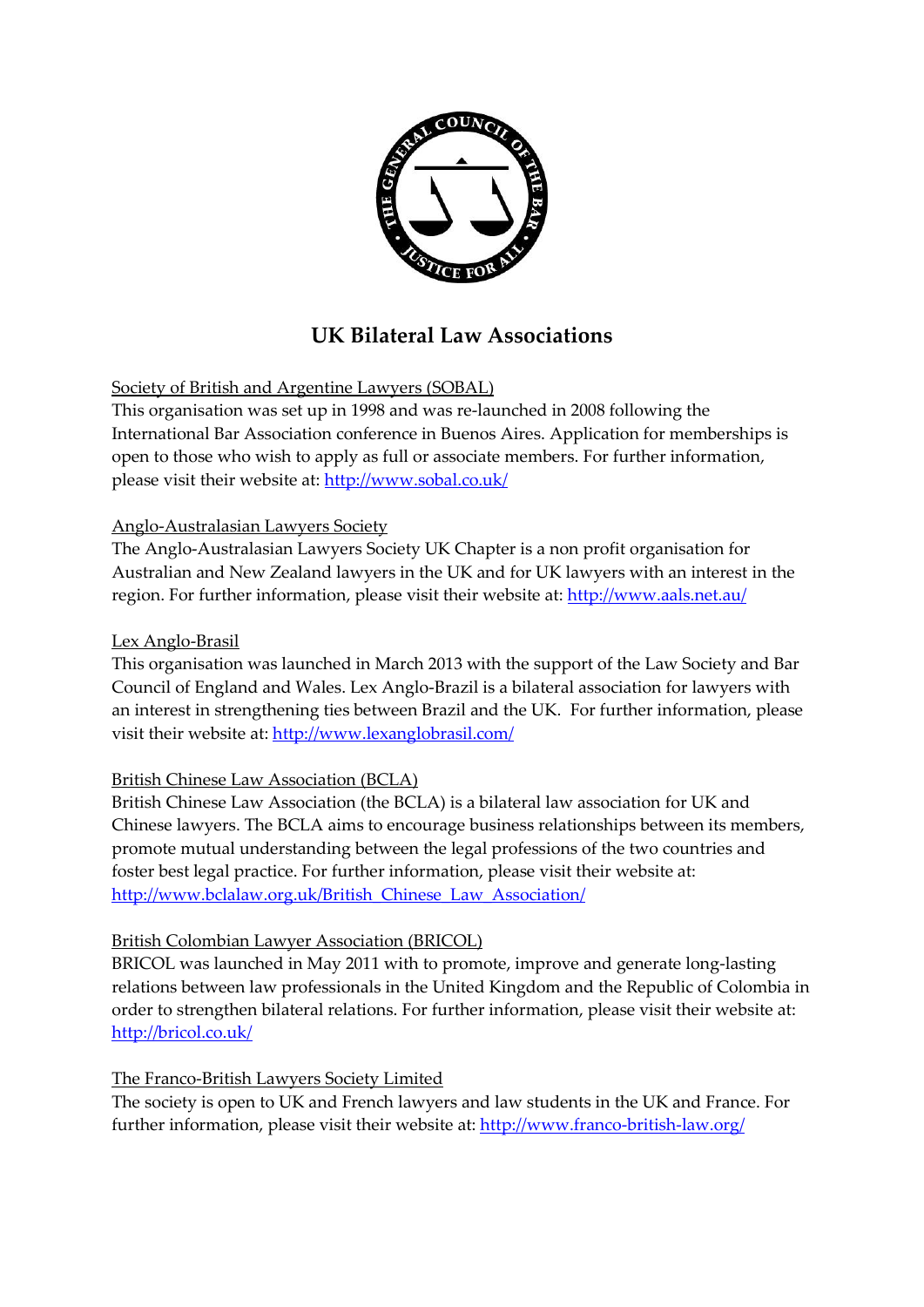### British-German Jurists Association (BGJA)

The BGJA is a group of several hundred lawyers and other professionals interested in British-German legal practice. It aims to promote the study and knowledge of German Law and the German legal system in the UK and to encourage and facilitate the education of British and German Lawyers in the study and practice of German and British Law. For further information, please visit their website at: <http://www.bgja.org.uk/>

#### British Israel Law Association (BISLA)

BISLA is a bilateral law association supported by the Law Society of England and Wales. The purpose of BISLA, as with other bilateral associations, is to develop cultural, legal and social relations between lawyers in different countries. For further information, please visit their website at: [http://www.bisla.com/](http://www.bisla.com/index.php)

#### British Italian Law Association (BILA)

BILA is open to English solicitors and barristers (and some judges) and Italian avvocati with an interest in the laws and culture of both Italy and England. For further information, please visit their website at:<http://www.bila.biz/>

#### British Japanese Law Association (BJLA)

BJLA is open to UK lawyers, Japanese lawyers residing in the UK and to employees of Japanese companies situated in the UK who are involved in the procurement of legal services. For further information, please visit their website at: <http://www.bjla.org.uk/>

#### British-Kazakh Law Association (BrKLA)

BrKLA was re-launched in December 2010 with the support of the Bar Council and Law Society of England and Wales. BrKLA aims to encourage the development of stronger links between lawyers in the UK and Kazakhstan, to facilitate the exchange of legal and best practice experiences, and to further mutual understanding of the function of the rule of law and of the corporate social responsibility of lawyers in independent practice and in the service of industry in all its branches in the United Kingdom and Kazakhstan. For further information, please email Rupert D'Cruz: [rdc@littletonchambers.co.uk.](mailto:rdc@littletonchambers.co.uk)

#### British Korean Law Association (BKLA)

The BKLA was formed in 2005 as an international organisation to promote the fellowship and relations between the legal professions in the UK and the Republic of South Korea. The BKLA is based in London and is open to UK and South Korean lawyers (including law professors and researchers) and to the employees of Korean companies or organisations in the UK who are involved in the procurement of legal services. For further information, please visit their website at: <http://www.bkla.org.uk/>

### British Maritime Law Association

The main purpose of the British Maritime Law Association is to promote the study and advancement of British maritime and mercantile law; to promote and consider with foreign and other maritime law associations proposals for the unification of maritime and mercantile law in the practice of different nations: to afford opportunities for members to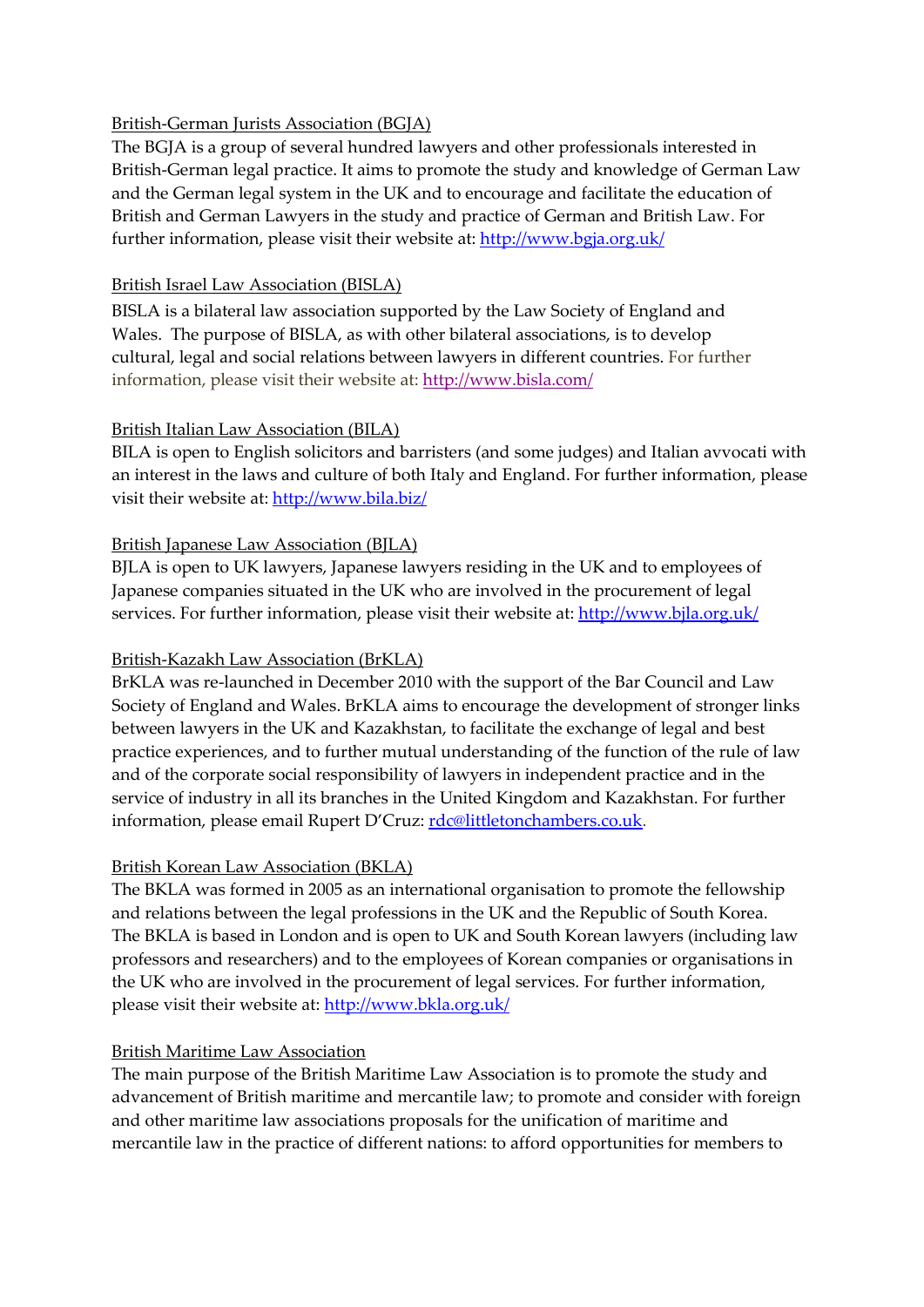discuss matters of national and international maritime law. For further information, please visit their website at: <http://www.bmla.org.uk/>

### British-Nordic Lawyers' Association (BNLA)

The BNLA was formed in 1991 as a legal and business forum for lawyers from the United Kingdom and the Nordic countries (i.e. Denmark, Norway, Sweden, Finland and Iceland). It is open to UK lawyers and lawyers from the Nordic countries. For further information, please visit their website at:<http://www.bnla.org/>

## British Nigerian Law Forum (BNLF)

The BNLF aims at improving the relationship between the legal professions in the United Kingdom and Nigeria. For further information, please visit their website at: <http://www.britishnigerialawforum.org/>

## British Pakistani Lawyers Association (BPLA)

The BPLA was launched in October 2011 to promote and strengthen ties between the legal profession in the United Kingdom and in Pakistan. It aims to provide a forum for the discussion of issues of mutual interest and concern, and for the development of professional and personal relations between members of the profession in both countries. For further information, please visit their website at: <http://www.britishpakistanilawyers.org/>

### British Russian Law Association (BRLA)

This association was set up to promote legal understanding between the two countries through seminars and exchanges. Membership is open to all lawyers. For further information, please visit their website at:<http://www.thebrla.com/>

### Anglo-Russian Law Association (ARLA)

Membership of the Association is open to individuals and corporate entities interested in legal theory and practice both in Britain and in the countries of the CIS. For further information, please visit their website at:<http://www.arlaw.org.uk/>

### British-South African Law Association

The British-South African Law Association aims to promote good understanding and improve the relations between the legal profession in South Africa and the UK. For further information, please visit their website at: <http://www.bsala.org.uk/>

## British Spanish Law Association (BSLA)

The BSLA aims to promote good relations between legal professionals in Spain and the UK. For further information, please visit their website at: <http://www.bsla.org.uk/>

## British Turkish Lawyer Association (BTLA)

The BTLA aims to develop and strengthen legal, business and cultural ties between lawyers in the UK and in the Republic of Turkey. For further information, please visit their website at: <http://www.btla.org.uk/>

### Society of English and American Lawyers (SEAL)